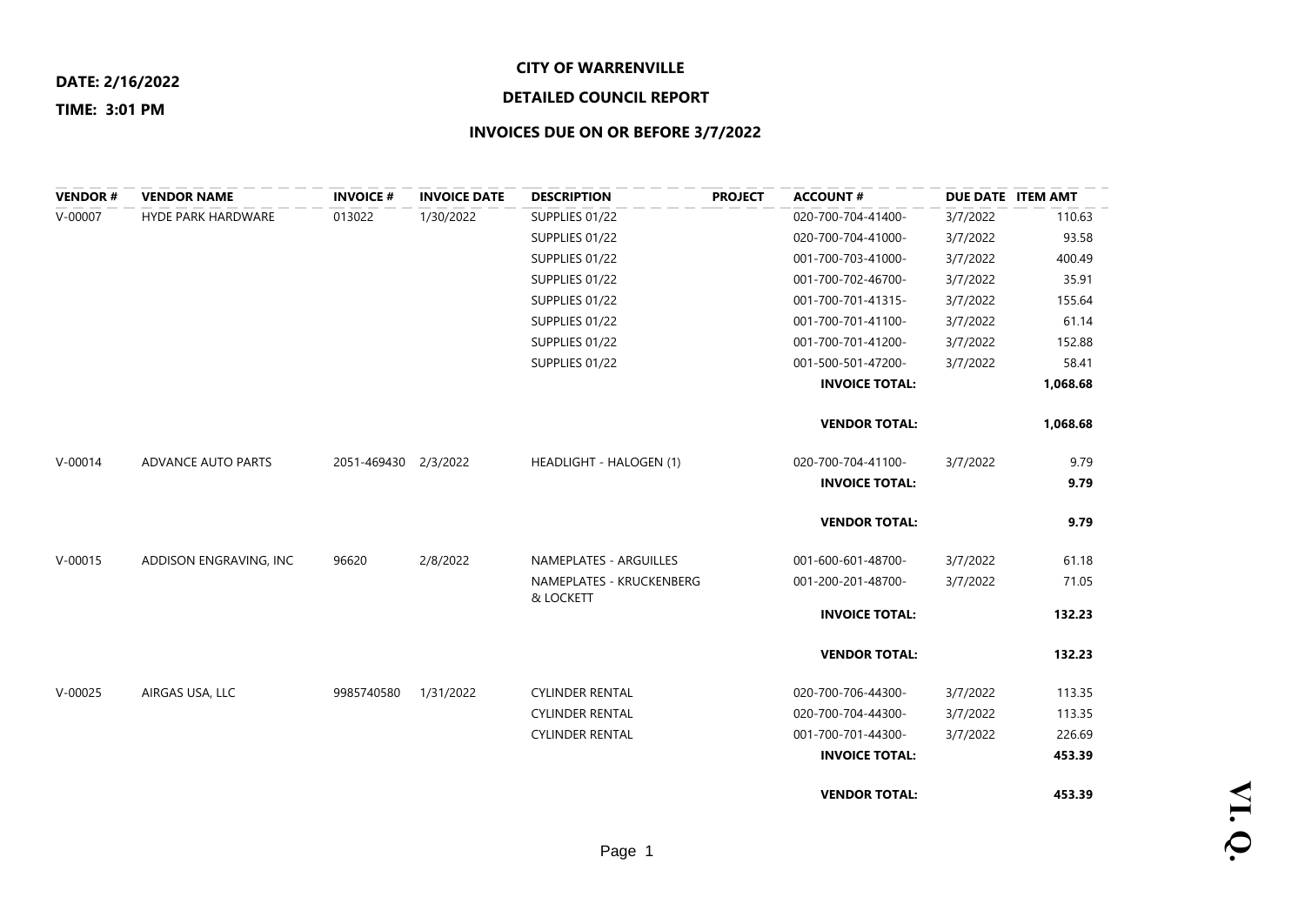#### **CITY OF WARRENVILLE**

#### **TIME: 3:01 PM**

## **DETAILED COUNCIL REPORT**

## **INVOICES DUE ON OR BEFORE 3/7/2022**

\_\_\_\_\_\_\_\_\_\_\_\_\_\_\_\_\_\_\_\_

| <b>VENDOR#</b> | <b>VENDOR NAME</b>                    | <b>INVOICE#</b> | <b>INVOICE DATE</b> | <b>DESCRIPTION</b>                | <b>PROJECT</b> | <b>ACCOUNT#</b>                             |          | DUE DATE ITEM AMT      |
|----------------|---------------------------------------|-----------------|---------------------|-----------------------------------|----------------|---------------------------------------------|----------|------------------------|
| $V-00033$      | ALEXANDER EQUIPMENT<br><b>COMPANY</b> | 185144          | 1/31/2022           | <b>REPAIR</b>                     |                | 001-700-701-41100-<br><b>INVOICE TOTAL:</b> | 3/7/2022 | 2,176.72<br>2,176.72   |
|                |                                       |                 |                     |                                   |                | <b>VENDOR TOTAL:</b>                        |          | 2,176.72               |
| $V-00036$      | ALL INFORMATION SERVICES, INC. 74623  |                 | 2/3/2022            | <b>BACKUP SERVICE 02/22</b>       |                | 001-350-351-41103-<br><b>INVOICE TOTAL:</b> | 3/7/2022 | 2,534.51<br>2,534.51   |
|                |                                       | 74586           | 1/31/2022           | <b>VMWARE SUBSCRIPTION - FY23</b> |                | 001-350-351-41103-<br><b>INVOICE TOTAL:</b> | 3/7/2022 | 80.00<br>80.00         |
|                |                                       |                 |                     |                                   |                | <b>VENDOR TOTAL:</b>                        |          | 2,614.51               |
| $V-00085$      | ATLAS BOBCAT LLC                      | BT6532          | 2/5/2022            | PIN                               |                | 001-700-701-41100-<br><b>INVOICE TOTAL:</b> | 3/7/2022 | 6.09<br>6.09           |
|                |                                       |                 |                     |                                   |                | <b>VENDOR TOTAL:</b>                        |          | 6.09                   |
| $V-00223$      | <b>CHRISTINE CHARKEWYCZ</b>           | 80              | 2/1/2022            | LEGAL SERVICES 01/22              |                | 001-250-251-45101-<br><b>INVOICE TOTAL:</b> | 3/7/2022 | 865.00<br>865.00       |
|                |                                       |                 |                     |                                   |                | <b>VENDOR TOTAL:</b>                        |          | 865.00                 |
| $V-00259$      | <b>CITY OF NAPERVILLE</b>             | 9669            | 2/8/2022            | WASTEWATER - FERRY RD.            |                | 020-700-706-45420-<br><b>INVOICE TOTAL:</b> | 3/7/2022 | 59,793.47<br>59,793.47 |
|                |                                       | 9668            | 2/8/2022            | <b>WASTEWATER - CANTERA</b>       |                | 020-700-706-45420-<br><b>INVOICE TOTAL:</b> | 3/7/2022 | 9,670.44<br>9,670.44   |
|                |                                       |                 |                     |                                   |                | <b>VENDOR TOTAL:</b>                        |          | 69,463.91              |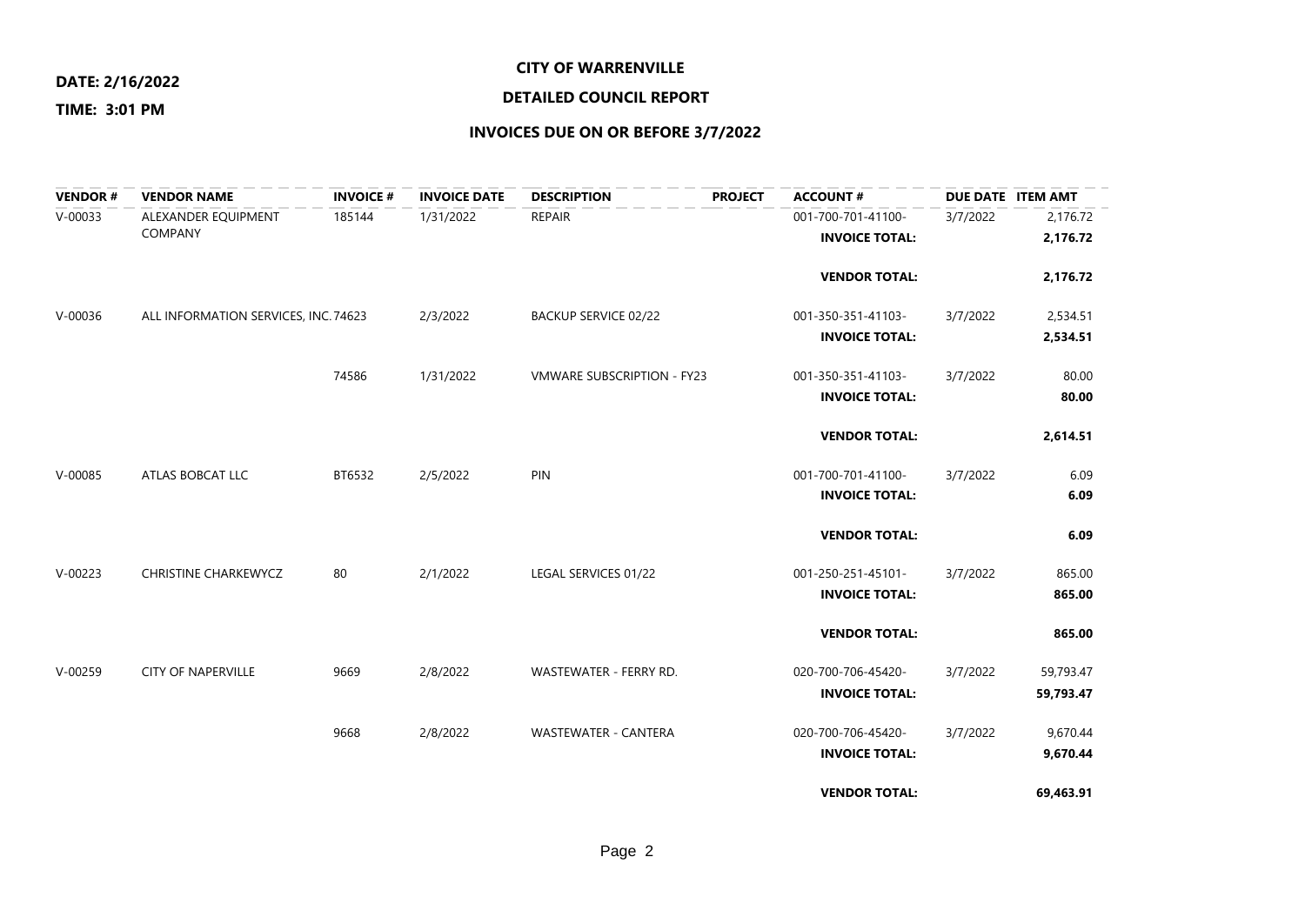### **DATE: 2/16/2022**

#### **TIME: 3:01 PM**

## **DETAILED COUNCIL REPORT**

| <b>VENDOR#</b> | <b>VENDOR NAME</b>                               | <b>INVOICE #</b> | <b>INVOICE DATE</b> | <b>DESCRIPTION</b>       | <b>PROJECT</b> | <b>ACCOUNT#</b>       | DUE DATE ITEM AMT |           |
|----------------|--------------------------------------------------|------------------|---------------------|--------------------------|----------------|-----------------------|-------------------|-----------|
| $V-00268$      | <b>CLARK BAIRD SMITH, LLP</b>                    | 15038            | 1/31/2022           | LEGAL SERVICES 01/22     |                | 001-250-251-45103-    | 3/7/2022          | 756.25    |
|                |                                                  |                  |                     |                          |                | <b>INVOICE TOTAL:</b> |                   | 756.25    |
|                |                                                  |                  |                     |                          |                | <b>VENDOR TOTAL:</b>  |                   | 756.25    |
| $V-00270$      | CLOSED CIRCUIT INNOVATIONS CH&PD cci 02 2/1/2022 |                  |                     | HARDWARE SERVICING 02/22 |                | 001-500-501-41100-    | 3/7/2022          | 1,100.00  |
|                |                                                  |                  |                     | HARDWARE SERVICING 02/22 |                | 001-350-351-41100-    | 3/7/2022          | 410.00    |
|                |                                                  |                  |                     |                          |                | <b>INVOICE TOTAL:</b> |                   | 1,510.00  |
|                |                                                  |                  |                     |                          |                | <b>VENDOR TOTAL:</b>  |                   | 1,510.00  |
| $V - 00300$    | <b>COMPASS MINERALS AMERICA</b>                  | 945085           | 2/4/2022            | SALT (194.68 TONS)       |                | 013-700-709-41210-    | 3/7/2022          | 15,794.39 |
|                | INC.                                             |                  |                     |                          |                | <b>INVOICE TOTAL:</b> |                   | 15,794.39 |
|                |                                                  | 938518           | 1/28/2022           | SALT (106.64 TONS)       |                | 013-700-709-41210-    | 3/7/2022          | 8,651.70  |
|                |                                                  |                  |                     |                          |                | <b>INVOICE TOTAL:</b> |                   | 8,651.70  |
|                |                                                  |                  |                     |                          |                | <b>VENDOR TOTAL:</b>  |                   | 24,446.09 |
| $V-00328$      | <b>CREEKSIDE PRINTING</b>                        | 2742             | 1/31/2022           | NEWSLETTER 02/22         |                | 001-200-201-44701-    | 3/7/2022          | 1,075.30  |
|                |                                                  |                  |                     |                          |                | <b>INVOICE TOTAL:</b> |                   | 1,075.30  |
|                |                                                  |                  |                     |                          |                | <b>VENDOR TOTAL:</b>  |                   | 1,075.30  |
| $V - 00377$    | <b>DEUTSCH'S TRUCK REPAIR</b>                    | 72082            | 2/7/2022            | REPAIR                   |                | 001-700-701-41100-    | 3/7/2022          | 1,256.15  |
|                |                                                  |                  |                     |                          |                | <b>INVOICE TOTAL:</b> |                   | 1,256.15  |
|                |                                                  |                  |                     |                          |                | <b>VENDOR TOTAL:</b>  |                   | 1,256.15  |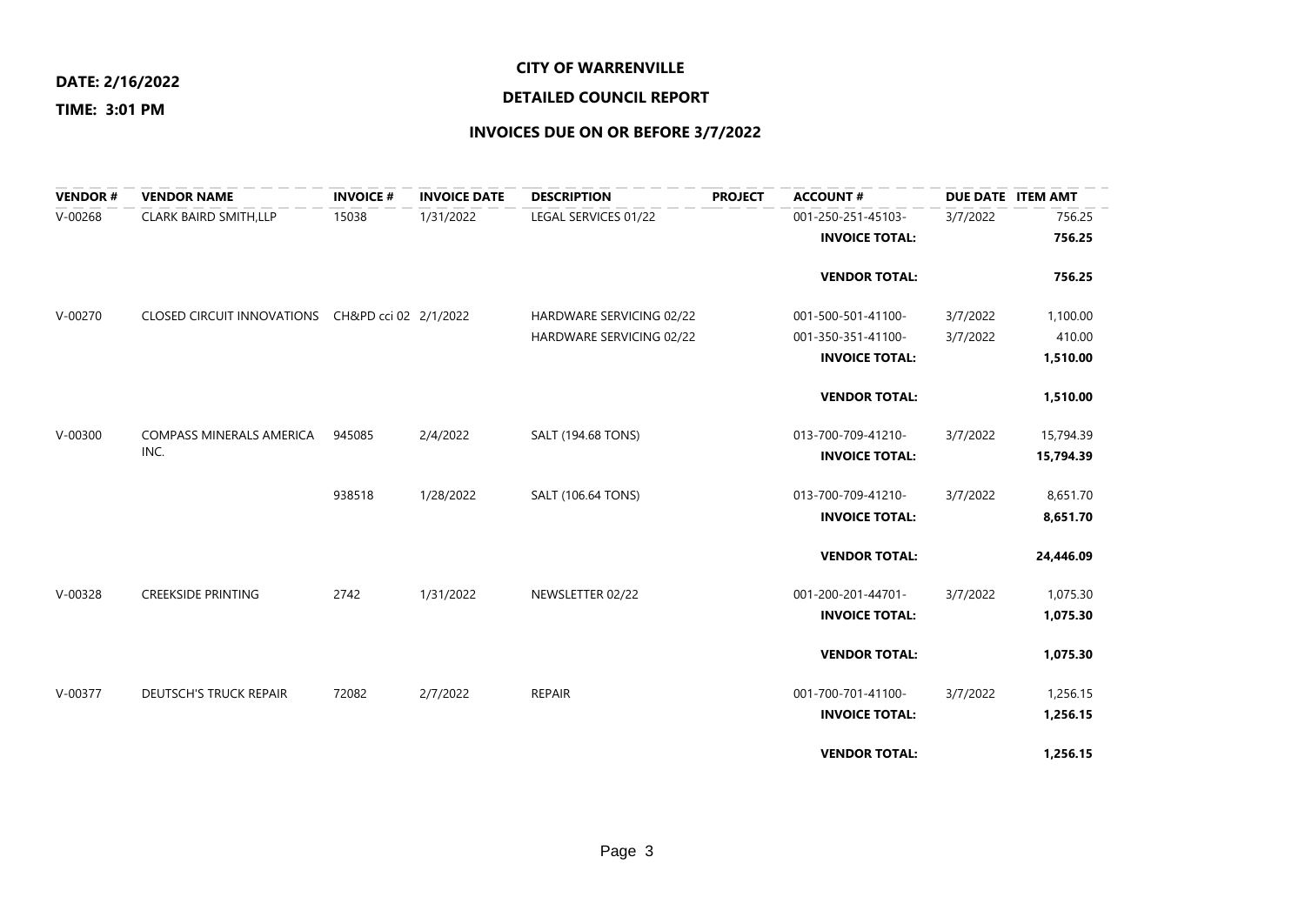#### **CITY OF WARRENVILLE**

#### **TIME: 3:01 PM**

# **DETAILED COUNCIL REPORT**

| <b>VENDOR#</b> | <b>VENDOR NAME</b>                              | <b>INVOICE #</b>     | <b>INVOICE DATE</b> | <b>DESCRIPTION</b>                                       | <b>PROJECT</b> | <b>ACCOUNT#</b>       |          | DUE DATE ITEM AMT |
|----------------|-------------------------------------------------|----------------------|---------------------|----------------------------------------------------------|----------------|-----------------------|----------|-------------------|
| $V - 00473$    | ENGINEERING ENTERPRISES, INC. 73330             |                      | 1/31/2022           | <b>WELL DASHBOARDS</b>                                   |                | 020-700-704-45400-    | 3/7/2022 | 2,416.50          |
|                |                                                 |                      |                     |                                                          |                | <b>INVOICE TOTAL:</b> |          | 2,416.50          |
|                |                                                 | 73328                | 1/31/2022           | WEST 2 AND 3 BASINS<br><b>MANHOLE REHABILITATION</b>     |                | 020-700-707-45300-    | 3/7/2022 | 3,287.00          |
|                |                                                 |                      |                     |                                                          |                | <b>INVOICE TOTAL:</b> |          | 3,287.00          |
|                |                                                 | 73329                | 1/31/2022           | <b>EMERGENCY RESPONSE PLAN</b>                           |                | 020-700-704-45300-    | 3/7/2022 | 6,329.75          |
|                |                                                 |                      |                     |                                                          |                | <b>INVOICE TOTAL:</b> |          | 6,329.75          |
|                |                                                 |                      |                     |                                                          |                | <b>VENDOR TOTAL:</b>  |          | 12,033.25         |
| $V - 00476$    | <b>ENGINEERING RESOURCE</b><br><b>ASSOCIATE</b> | W2201200.01 2/9/2022 |                     | <b>MACK ROAD BRIDGE</b><br><b>INSPECTION 2022</b>        |                | 001-700-701-45300-    | 3/7/2022 | 400.00            |
|                |                                                 |                      |                     |                                                          |                | <b>INVOICE TOTAL:</b> |          | 400.00            |
|                |                                                 |                      |                     |                                                          |                | <b>VENDOR TOTAL:</b>  |          | 400.00            |
| $V - 00478$    | <b>ENTERSECT</b>                                | 122EP31268           | 1/31/2022           | <b>ENTERSECT ONLINE 01/22</b>                            |                | 001-350-351-41103-    | 3/7/2022 | 100.00            |
|                |                                                 |                      |                     |                                                          |                | <b>INVOICE TOTAL:</b> |          | 100.00            |
|                |                                                 |                      |                     |                                                          |                | <b>VENDOR TOTAL:</b>  |          | 100.00            |
| $V - 00529$    | <b>FOREST PRESERVE DISTRICT</b>                 | <b>WRVL111-</b>      | 2/11/2022           | CNG SYSTEM VALVE REPAIR                                  |                | 001-500-501-48700-    | 3/7/2022 | 488.83            |
|                |                                                 | CNG-22126            |                     |                                                          |                | <b>INVOICE TOTAL:</b> |          | 488.83            |
|                |                                                 |                      |                     |                                                          |                | <b>VENDOR TOTAL:</b>  |          | 488.83            |
| $V-00537$      | FOX VALLEY FIRE & SAFETY CO.                    | IN00498623           | 2/9/2022            | <b>OTRLY SECURITY RADIO</b><br>MONITORING 02/22 - POLICE |                | 001-700-703-41000-    | 3/7/2022 | 97.80             |
|                |                                                 |                      |                     |                                                          |                | <b>INVOICE TOTAL:</b> |          | 97.80             |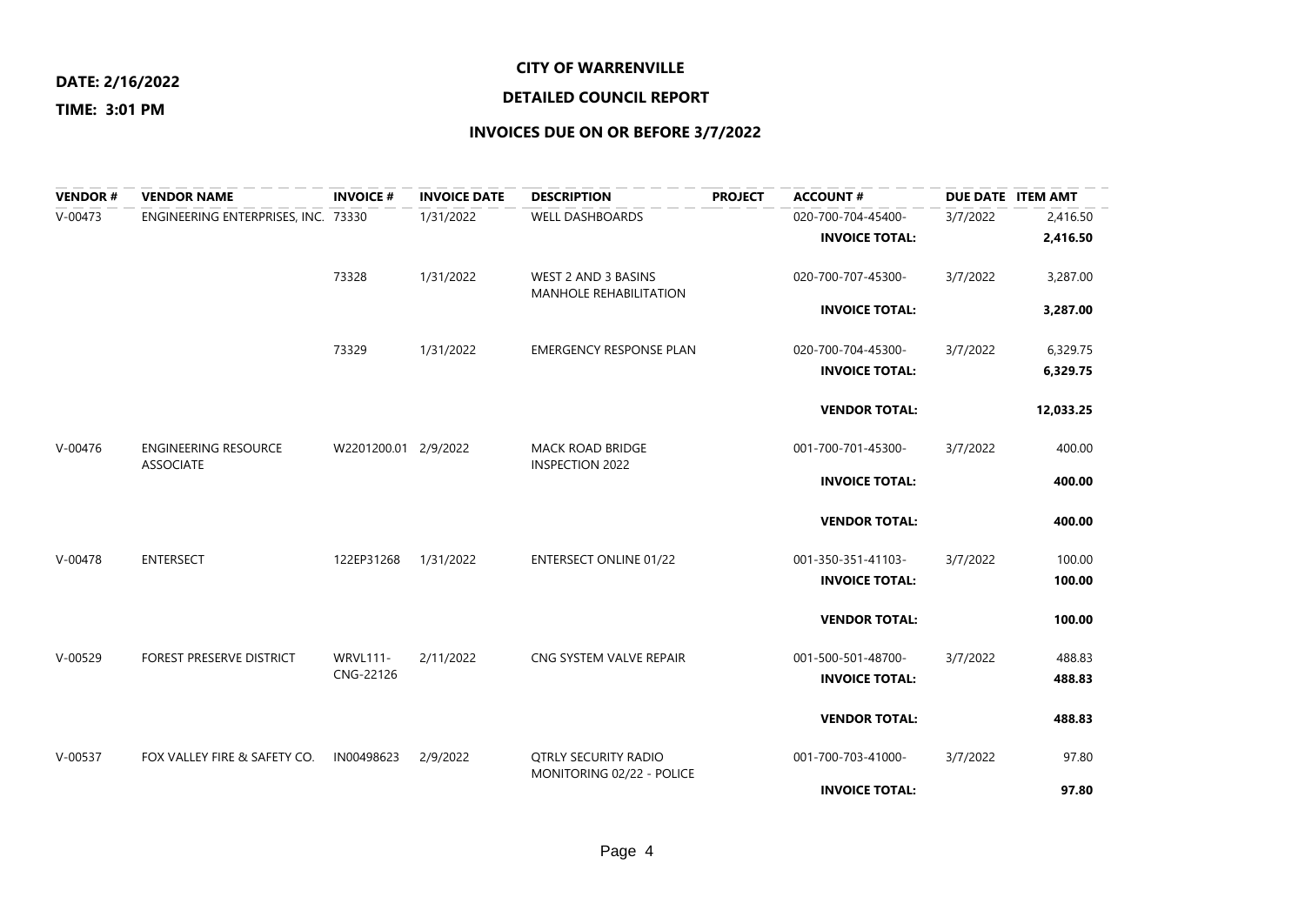### **DATE: 2/16/2022**

### **DETAILED COUNCIL REPORT**

#### **TIME: 3:01 PM**

| <b>VENDOR#</b> | <b>VENDOR NAME</b>           | <b>INVOICE#</b> | <b>INVOICE DATE</b> | <b>DESCRIPTION</b>                                          | <b>PROJECT</b> | <b>ACCOUNT#</b>       |          | DUE DATE ITEM AMT |
|----------------|------------------------------|-----------------|---------------------|-------------------------------------------------------------|----------------|-----------------------|----------|-------------------|
| $V-00537$      | FOX VALLEY FIRE & SAFETY CO. | IN00499250      | 2/9/2022            | <b>QTRLY SECURITY RADIO</b><br>MONITORING 02/22 - CITY HALL |                | 001-700-703-41000-    | 3/7/2022 | 102.60            |
|                |                              |                 |                     |                                                             |                | <b>INVOICE TOTAL:</b> |          | 102.60            |
|                |                              |                 |                     |                                                             |                | <b>VENDOR TOTAL:</b>  |          | 200.40            |
| $V-00561$      | GASAWAY DISTRIBUTORS, INC.   | 1061174         | 2/10/2022           | CHEMICALS                                                   |                | 013-700-709-41210-    | 3/7/2022 | 3,538.86          |
|                |                              |                 |                     |                                                             |                | <b>INVOICE TOTAL:</b> |          | 3,538.86          |
|                |                              |                 |                     |                                                             |                | <b>VENDOR TOTAL:</b>  |          | 3,538.86          |
| $V-00593$      | <b>GRAINGER, INC</b>         | 9203087334      | 2/7/2022            | <b>FLUOR BALLASTS (3)</b>                                   |                | 001-700-703-41000-    | 3/7/2022 | 78.00             |
|                |                              |                 |                     |                                                             |                | <b>INVOICE TOTAL:</b> |          | 78.00             |
|                |                              | 9201928513      | 2/4/2022            | <b>CHROME GOOSENECK</b>                                     |                | 001-700-703-41000-    | 3/7/2022 | 253.23            |
|                |                              |                 |                     |                                                             |                | <b>INVOICE TOTAL:</b> |          | 253.23            |
|                |                              | 9201238863      | 2/3/2022            | FLUORESCENT BALLAST (1)                                     |                | 001-700-703-41000-    | 3/7/2022 | 26.00             |
|                |                              |                 |                     |                                                             |                | <b>INVOICE TOTAL:</b> |          | 26.00             |
|                |                              | 9198430770      | 2/1/2022            | LINEAR FLUOR BULBS (144)                                    |                | 001-700-703-41000-    | 3/7/2022 | 483.84            |
|                |                              |                 |                     |                                                             |                | <b>INVOICE TOTAL:</b> |          | 483.84            |
|                |                              | 9197909212      | 2/1/2022            | LINEAR FLUOR BULBS (72)                                     |                | 001-700-703-41000-    | 3/7/2022 | 241.92            |
|                |                              |                 |                     |                                                             |                | <b>INVOICE TOTAL:</b> |          | 241.92            |
|                |                              |                 |                     |                                                             |                | <b>VENDOR TOTAL:</b>  |          | 1,082.99          |
| $V - 00890$    | MCMASTER-CARR                | 72789296        | 2/10/2022           | THREADED ANCHORS (2)                                        |                | 001-700-703-41000-    | 3/7/2022 | 204.31            |
|                |                              |                 |                     |                                                             |                | <b>INVOICE TOTAL:</b> |          | 204.31            |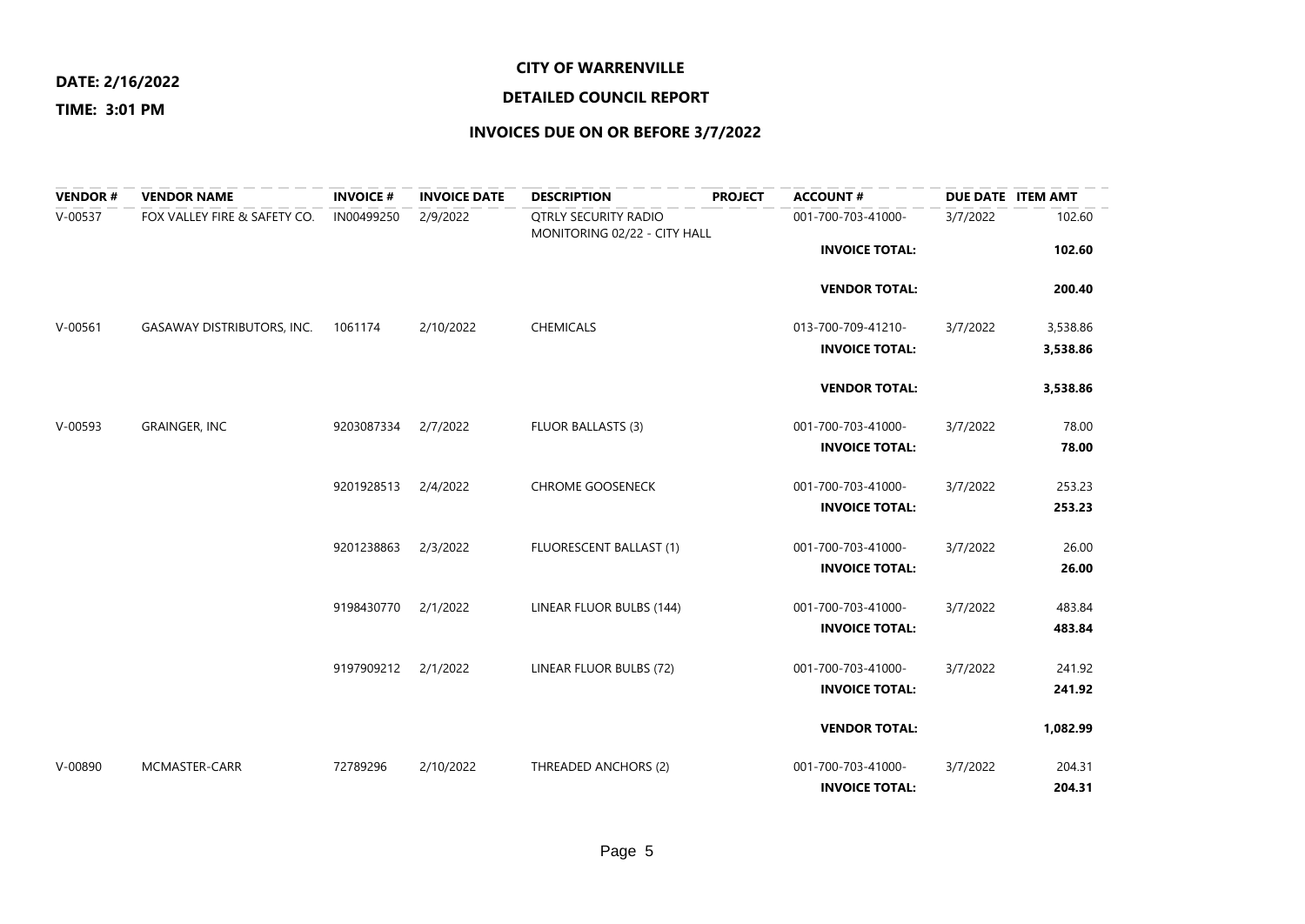### **DATE: 2/16/2022**

### **DETAILED COUNCIL REPORT**

#### **TIME: 3:01 PM**

| <b>VENDOR#</b> | <b>VENDOR NAME</b>        | <b>INVOICE#</b> | <b>INVOICE DATE</b> | <b>DESCRIPTION</b>       | <b>PROJECT</b> | <b>ACCOUNT#</b>       |          | DUE DATE ITEM AMT |
|----------------|---------------------------|-----------------|---------------------|--------------------------|----------------|-----------------------|----------|-------------------|
| $V - 00890$    | MCMASTER-CARR             | 72461642        | 2/4/2022            | <b>SUPPLIES</b>          |                | 001-700-703-41000-    | 3/7/2022 | 202.79            |
|                |                           |                 |                     |                          |                | <b>INVOICE TOTAL:</b> |          | 202.79            |
|                |                           | 72398939        | 2/3/2022            | SINK FAUCET (1)          |                | 001-700-703-41000-    | 3/7/2022 | 265.90            |
|                |                           |                 |                     |                          |                | <b>INVOICE TOTAL:</b> |          | 265.90            |
|                |                           |                 |                     |                          |                | <b>VENDOR TOTAL:</b>  |          | 673.00            |
| $V - 01011$    | NORTH EAST MULTI-REGIONAL | 297612          | 2/1/2022            | <b>DEFENSIVE TACTICS</b> |                | 001-500-501-44400-    | 3/7/2022 | 35.00             |
|                |                           |                 |                     | <b>INSTRUCTOR COURSE</b> |                | <b>INVOICE TOTAL:</b> |          | 35.00             |
|                |                           |                 |                     |                          |                | <b>VENDOR TOTAL:</b>  |          | 35.00             |
| $V-01073$      | PHOENIX AUTO BODY         | 5350            | 2/9/2022            | DOOR HANDLE REPAIR       |                | 001-700-701-41100-    | 3/7/2022 | 142.90            |
|                |                           |                 |                     |                          |                | <b>INVOICE TOTAL:</b> |          | 142.90            |
|                |                           |                 |                     |                          |                | <b>VENDOR TOTAL:</b>  |          | 142.90            |
| $V-01075$      | PHYSICIANS IMMEDIATE CARE | 5615553         | 2/3/2022            | <b>SERVICES</b>          |                | 001-350-351-45400-    | 3/7/2022 | 450.00            |
|                |                           |                 |                     |                          |                | <b>INVOICE TOTAL:</b> |          | 450.00            |
|                |                           |                 |                     |                          |                | <b>VENDOR TOTAL:</b>  |          | 450.00            |
| $V-01093$      | POMP'S TIRE SERVICE       | 330178511       | 1/5/2022            | REPAIR/TIRES (4)         |                | 001-700-701-41100-    | 3/7/2022 | 2,877.22          |
|                |                           |                 |                     |                          |                | <b>INVOICE TOTAL:</b> |          | 2,877.22          |
|                |                           | 330178872       | 1/5/2022            | <b>REPAIR</b>            |                | 001-700-701-41100-    | 3/7/2022 | 462.90            |
|                |                           |                 |                     |                          |                | <b>INVOICE TOTAL:</b> |          | 462.90            |
|                |                           |                 |                     |                          |                | <b>VENDOR TOTAL:</b>  |          | 3,340.12          |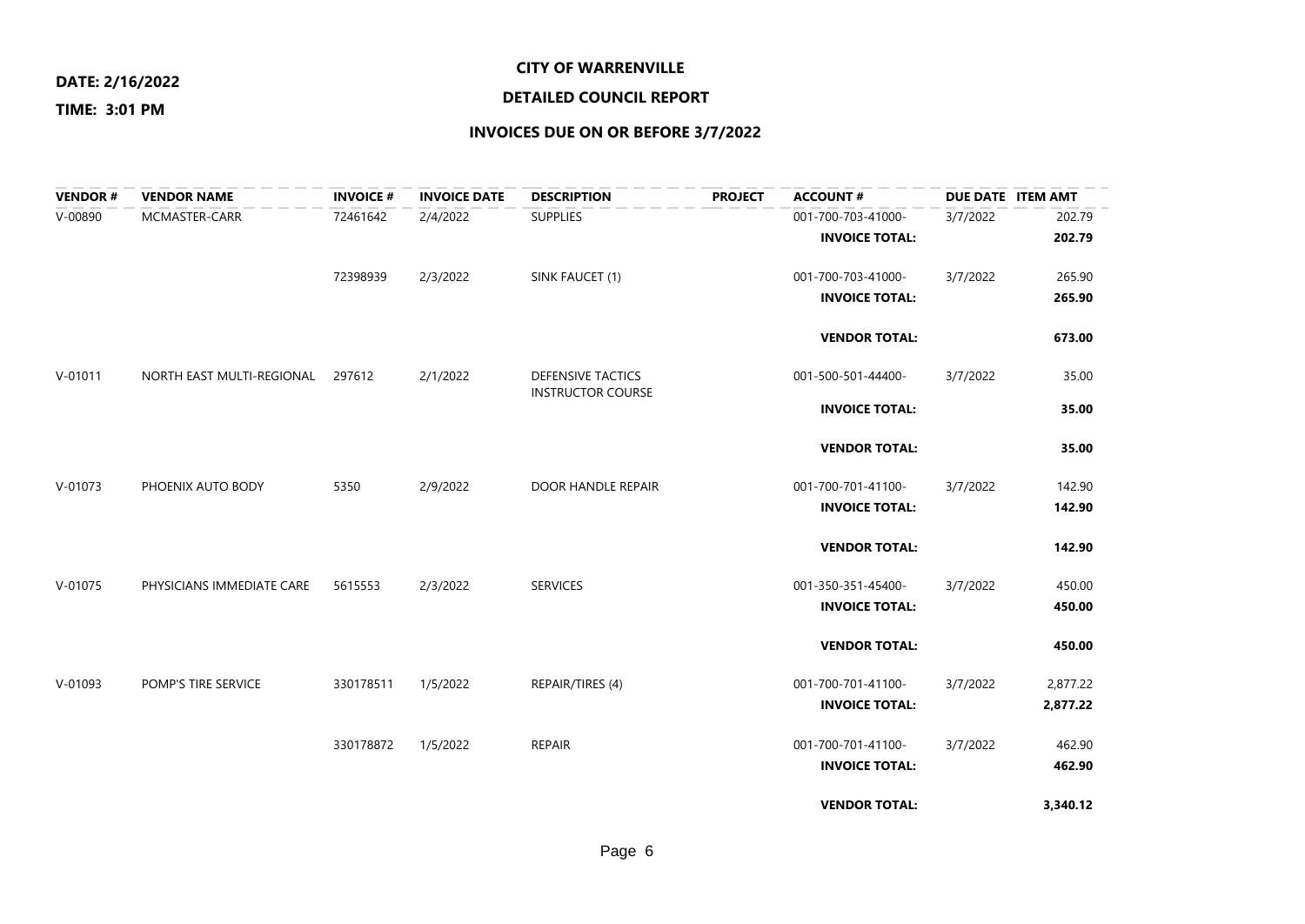#### **CITY OF WARRENVILLE**

#### **TIME: 3:01 PM**

## **DETAILED COUNCIL REPORT**

### **INVOICES DUE ON OR BEFORE 3/7/2022**

\_\_\_\_\_\_\_\_\_\_\_\_\_\_\_\_\_\_\_\_\_

| <b>VENDOR#</b> | <b>VENDOR NAME</b>                                 | <b>INVOICE#</b>      | <b>INVOICE DATE</b> | <b>DESCRIPTION</b>          | <b>PROJECT</b> | <b>ACCOUNT#</b>       | DUE DATE ITEM AMT |          |
|----------------|----------------------------------------------------|----------------------|---------------------|-----------------------------|----------------|-----------------------|-------------------|----------|
| $V-01128$      | <b>RADIATOR EXPRESS &amp; AUTO</b>                 | 24674                | 2/1/2022            | <b>REPLACE GEARS</b>        |                | 001-500-501-41110-    | 3/7/2022          | 173.71   |
|                | <b>REPAIR</b>                                      |                      |                     |                             |                | <b>INVOICE TOTAL:</b> |                   | 173.71   |
|                |                                                    | 24658                | 1/31/2022           | <b>DRIVER'S SEAT REPAIR</b> |                | 001-500-501-41110-    | 3/7/2022          | 604.20   |
|                |                                                    |                      |                     |                             |                | <b>INVOICE TOTAL:</b> |                   | 604.20   |
|                |                                                    | 24642                | 1/28/2022           | TIRES (4)                   |                | 001-500-501-41110-    | 3/7/2022          | 1,126.35 |
|                |                                                    |                      |                     |                             |                | <b>INVOICE TOTAL:</b> |                   | 1,126.35 |
|                |                                                    | 24653                | 1/27/2022           | TIRES (2)/WIPER             |                | 001-500-501-41110-    | 3/7/2022          | 965.68   |
|                |                                                    |                      |                     | <b>BLADES/ENGINE</b>        |                | <b>INVOICE TOTAL:</b> |                   | 965.68   |
|                |                                                    |                      |                     |                             |                |                       |                   |          |
|                |                                                    |                      |                     |                             |                | <b>VENDOR TOTAL:</b>  |                   | 2,869.94 |
| V-01137        | RANDALL PRESSURE SYSTEMS,                          | $I - 44814 - 0$      | 1/27/2022           | <b>SUPPLIES</b>             |                | 001-700-701-41100-    | 3/7/2022          | 148.39   |
|                | INC.                                               |                      |                     |                             |                | <b>INVOICE TOTAL:</b> |                   | 148.39   |
|                |                                                    |                      |                     |                             |                | <b>VENDOR TOTAL:</b>  |                   | 148.39   |
| $V - 01176$    | ROLAND MACHINERY COMPANY 32184764                  |                      | 1/31/2022           | COUPLER LINE LEAK REPAIR    |                | 001-700-701-41100-    | 3/7/2022          | 6,186.56 |
|                |                                                    |                      |                     |                             |                | <b>INVOICE TOTAL:</b> |                   | 6,186.56 |
|                |                                                    |                      |                     |                             |                | <b>VENDOR TOTAL:</b>  |                   | 6,186.56 |
| $V-01190$      | RUSSO'S POWER EQUIPMENT INC. SPI10969100 2/15/2022 |                      |                     | CHAIN LOOP (1)              |                | 001-700-701-41100-    | 3/7/2022          | 40.99    |
|                |                                                    |                      |                     |                             |                | <b>INVOICE TOTAL:</b> |                   | 40.99    |
|                |                                                    | SPI10965886 2/9/2022 |                     | PUSH STOP KITS (3)          |                | 001-700-701-41100-    | 3/7/2022          | 52.02    |
|                |                                                    |                      |                     |                             |                | <b>INVOICE TOTAL:</b> |                   | 52.02    |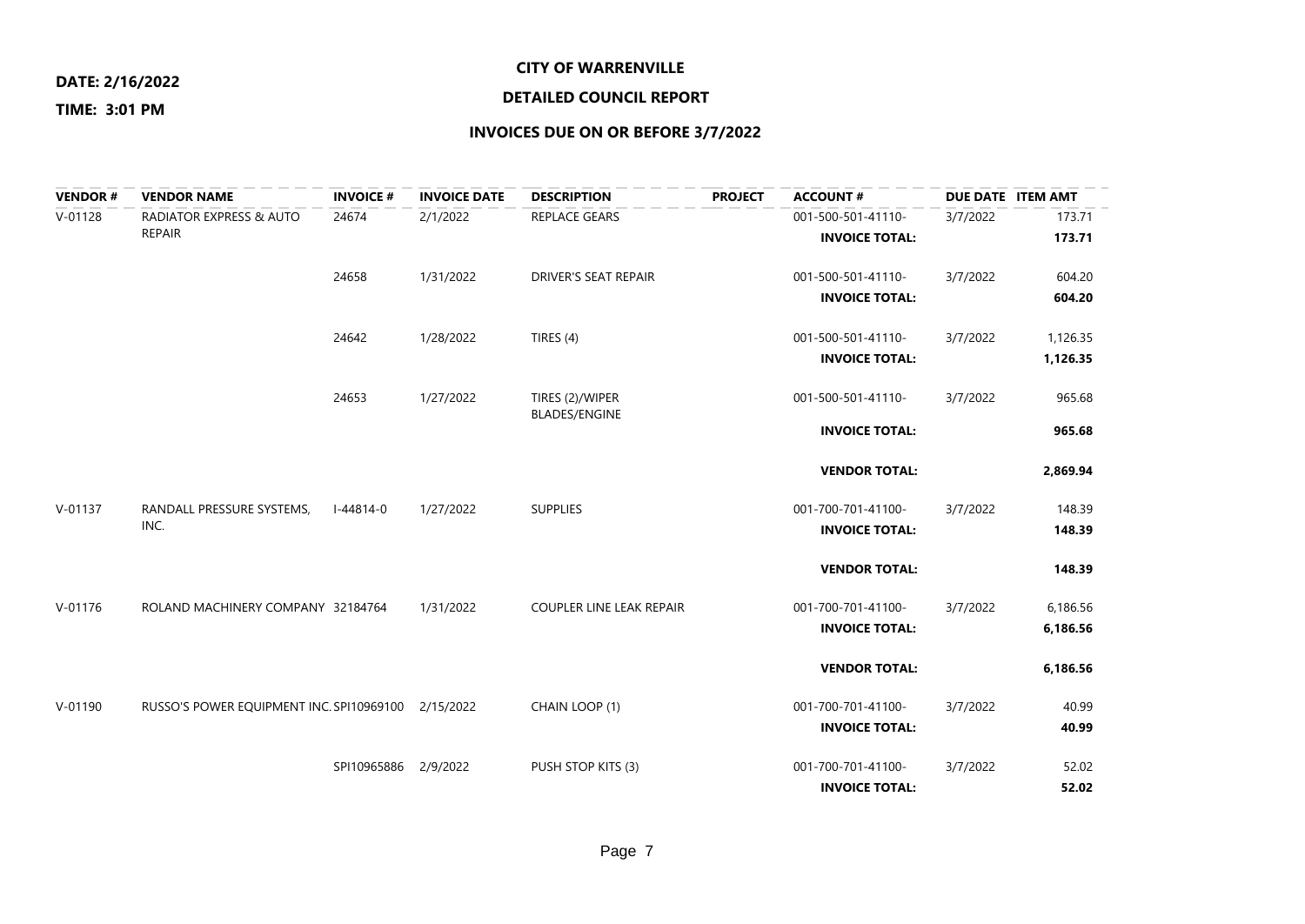#### **CITY OF WARRENVILLE**

#### **TIME: 3:01 PM**

## **DETAILED COUNCIL REPORT**

| <b>VENDOR#</b> | <b>VENDOR NAME</b>                       | <b>INVOICE #</b>             | <b>INVOICE DATE</b> | <b>DESCRIPTION</b>                                  | <b>PROJECT</b> | <b>ACCOUNT#</b>                             | DUE DATE ITEM AMT |                      |
|----------------|------------------------------------------|------------------------------|---------------------|-----------------------------------------------------|----------------|---------------------------------------------|-------------------|----------------------|
| $V - 01190$    | RUSSO'S POWER EQUIPMENT INC. SPI10965886 |                              |                     |                                                     |                | <b>VENDOR TOTAL:</b>                        |                   | 93.01                |
| V-01289        | STEINER ELECTRIC COMPANY                 | S007076236.00 2/1/2022<br>1  |                     | <b>SUPPLIES</b>                                     |                | 001-700-703-41000-<br><b>INVOICE TOTAL:</b> | 3/7/2022          | 44.47<br>44.47       |
|                |                                          | S007073453.00 1/27/2022<br>1 |                     | <b>SUPPLIES</b>                                     |                | 001-700-703-41000-<br><b>INVOICE TOTAL:</b> | 3/7/2022          | 41.70<br>41.70       |
|                |                                          |                              |                     |                                                     |                | <b>VENDOR TOTAL:</b>                        |                   | 86.17                |
| V-01291        | <b>STERICYCLE</b>                        | 74303373999 1/31/2022        |                     | <b>MEDICATION DROP BOX</b>                          |                | 001-500-501-45400-<br><b>INVOICE TOTAL:</b> | 3/7/2022          | 646.57<br>646.57     |
|                |                                          | 74303366767 1/24/2022        |                     | <b>MEDICATION DROP BOX</b>                          |                | 001-500-501-45400-<br><b>INVOICE TOTAL:</b> | 3/7/2022          | 766.40<br>766.40     |
|                |                                          |                              |                     |                                                     |                | <b>VENDOR TOTAL:</b>                        |                   | 1,412.97             |
| $V-01302$      | STATE TREASURER OF IL                    | 61692                        | 2/1/2022            | TRAFFIC SIGNALS (3)                                 |                | 013-700-709-44000-<br><b>INVOICE TOTAL:</b> | 3/7/2022          | 2,049.75<br>2,049.75 |
|                |                                          |                              |                     |                                                     |                | <b>VENDOR TOTAL:</b>                        |                   | 2,049.75             |
| $V-01339$      | <b>TERRACON</b>                          | TG31193                      | 1/31/2022           | FORMER PHILLIPS 66 STAGE 1<br>SITE INVESTIGATION    |                | 103-100-150-45400-                          | 3/7/2022          | 13,373.13            |
|                |                                          |                              |                     |                                                     |                | <b>INVOICE TOTAL:</b>                       |                   | 13,373.13            |
|                |                                          | TG31188                      | 1/31/2022           | <b>FORMER PHILLIPS 66</b><br>ABATEMENT & DEMOLITION |                | 103-100-150-45400-<br><b>INVOICE TOTAL:</b> | 3/7/2022          | 860.00<br>860.00     |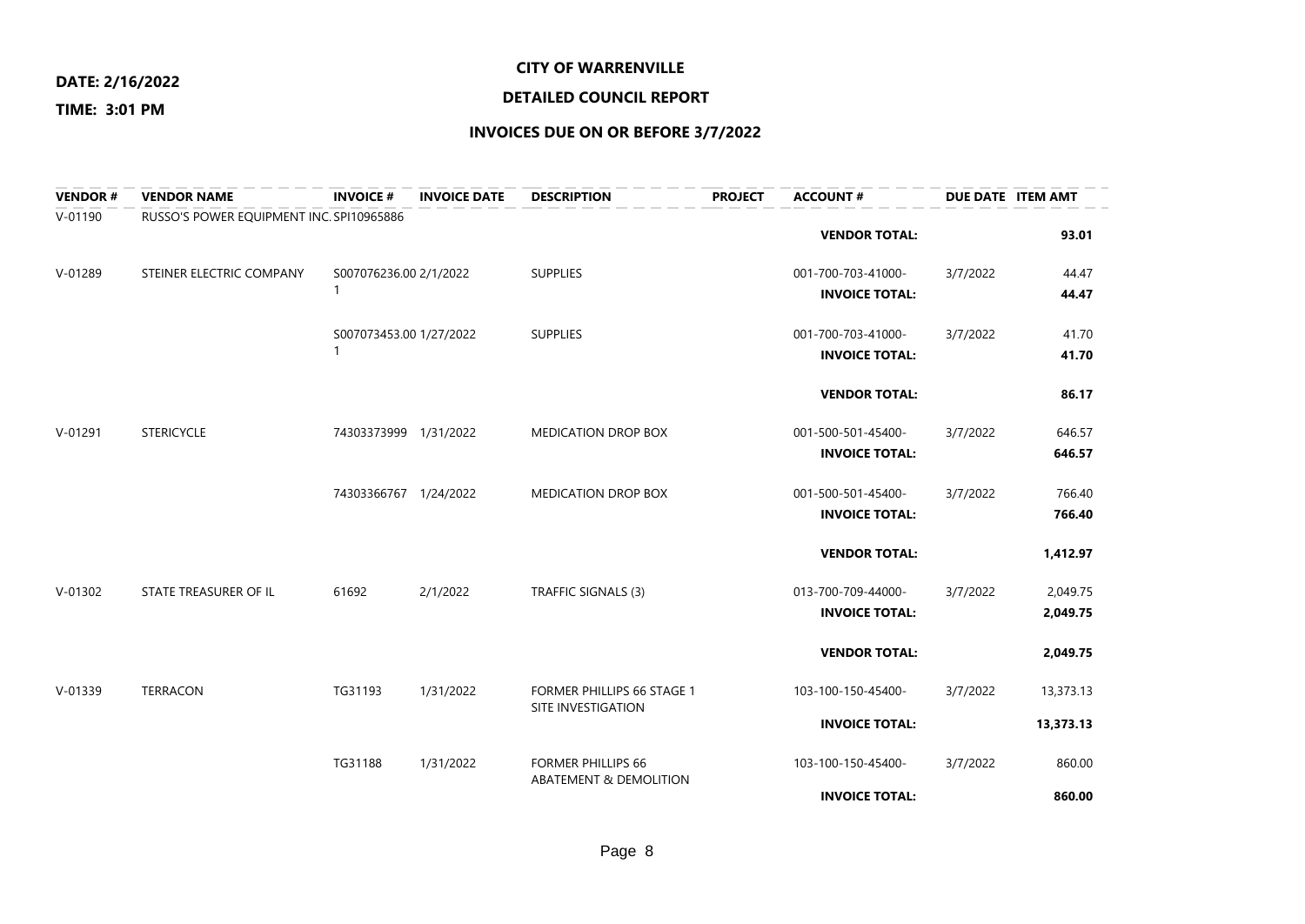#### **CITY OF WARRENVILLE**

# **DETAILED COUNCIL REPORT**

### **TIME: 3:01 PM**

| <b>VENDOR#</b> | <b>VENDOR NAME</b>                | <b>INVOICE #</b> | <b>INVOICE DATE</b> | <b>DESCRIPTION</b>         | <b>PROJECT</b> | <b>ACCOUNT #</b>      | DUE DATE ITEM AMT |           |
|----------------|-----------------------------------|------------------|---------------------|----------------------------|----------------|-----------------------|-------------------|-----------|
| $V-01339$      | <b>TERRACON</b>                   | TG31188          |                     |                            |                | <b>VENDOR TOTAL:</b>  |                   | 14,233.13 |
| $V-01388$      | <b>ULTRA STROBE</b>               | 080470           | 2/4/2022            | SQUAD CAR CAMERA SYSTEM    |                | 001-500-501-41110-    | 3/7/2022          | 125.00    |
|                | <b>COMMUNICATIONS</b>             |                  |                     | TESTING (2)                |                | <b>INVOICE TOTAL:</b> |                   | 125.00    |
|                |                                   | 080377           | 1/24/2022           | IN-CAR COMPUTERS (2)       |                | 001-350-351-49500-    | 3/7/2022          | 9,267.60  |
|                |                                   |                  |                     |                            |                | <b>INVOICE TOTAL:</b> |                   | 9,267.60  |
|                |                                   |                  |                     |                            |                | <b>VENDOR TOTAL:</b>  |                   | 9,392.60  |
| $V - 01403$    | <b>USA BLUE BOOK</b>              | 868826           | 2/4/2022            | <b>HYDRAULIC SHORE KIT</b> |                | 020-700-704-41400-    | 3/7/2022          | 7,385.63  |
|                |                                   |                  |                     |                            |                | <b>INVOICE TOTAL:</b> |                   | 7,385.63  |
|                |                                   | 867623           | 2/3/2022            | PORTABLE ANALYZER METER    |                | 020-700-704-47700-    | 3/7/2022          | 3,894.00  |
|                |                                   |                  |                     |                            |                | <b>INVOICE TOTAL:</b> |                   | 3,894.00  |
|                |                                   | 861916           | 1/28/2022           | <b>TUBE ASSEMBLY</b>       |                | 020-700-704-41400-    | 3/7/2022          | 43.89     |
|                |                                   |                  |                     |                            |                | <b>INVOICE TOTAL:</b> |                   | 43.89     |
|                |                                   |                  |                     |                            |                | <b>VENDOR TOTAL:</b>  |                   | 11,323.52 |
| $V - 01470$    | WATER SOLUTIONS UNLIMITED, 100704 |                  | 1/28/2022           | <b>CHEMICALS</b>           |                | 020-700-704-47700-    | 3/7/2022          | 2,900.24  |
|                | <b>INC</b>                        |                  |                     |                            |                | <b>INVOICE TOTAL:</b> |                   | 2,900.24  |
|                |                                   |                  |                     |                            |                | <b>VENDOR TOTAL:</b>  |                   | 2,900.24  |
| $V-01472$      | <b>WATER PRODUCTS COMPANY</b>     | 0307762          | 2/8/2022            | MAN HOLE HOOK/SHOVELS      |                | 020-700-704-41400-    | 3/7/2022          | 172.00    |
|                |                                   |                  |                     |                            |                | <b>INVOICE TOTAL:</b> |                   | 172.00    |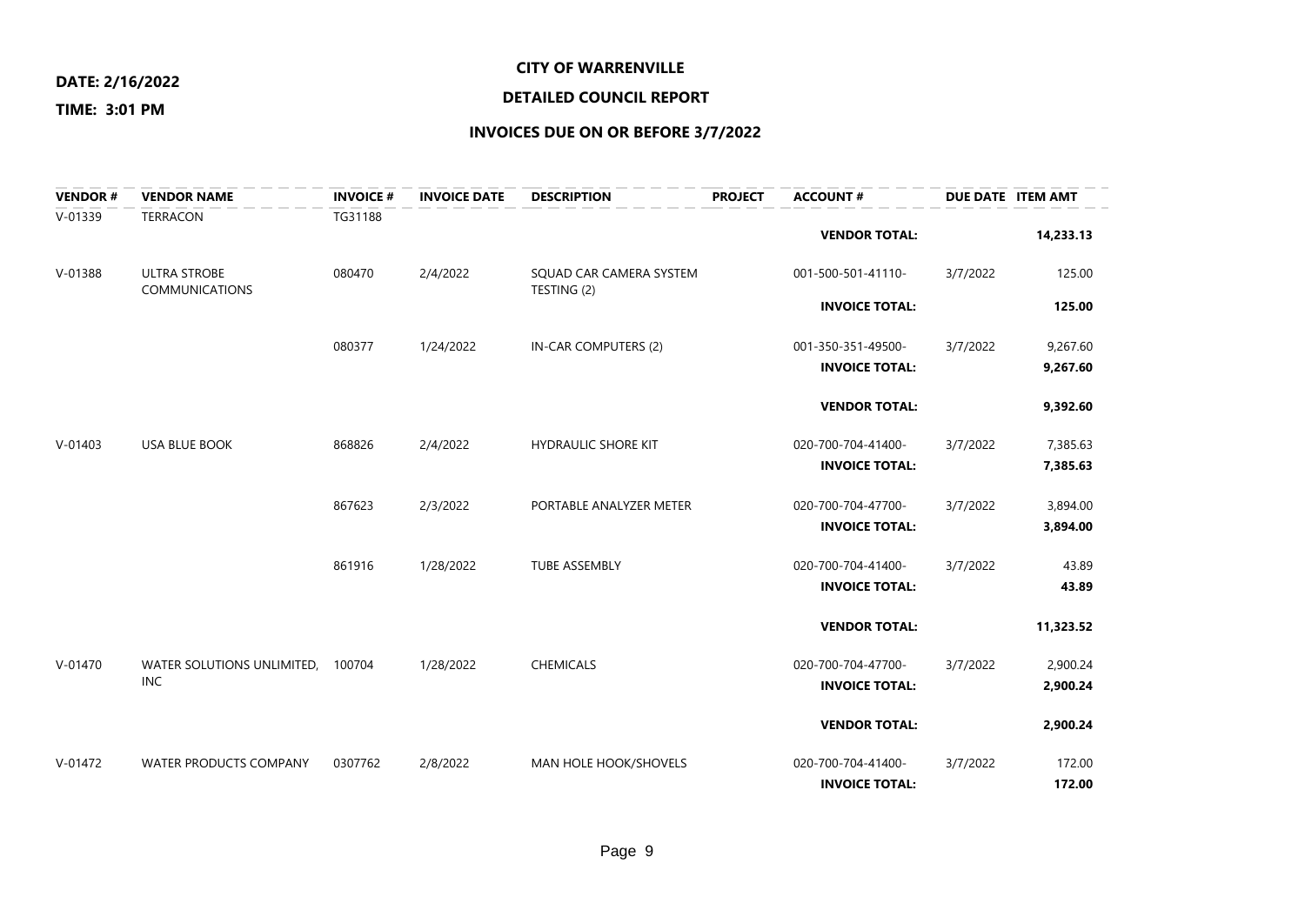#### **CITY OF WARRENVILLE**

#### **TIME: 3:01 PM**

## **DETAILED COUNCIL REPORT**

| <b>VENDOR#</b> | <b>VENDOR NAME</b>     | <b>INVOICE#</b> | <b>INVOICE DATE</b> | <b>DESCRIPTION</b>                      | <b>PROJECT</b> | <b>ACCOUNT#</b>       |          | DUE DATE ITEM AMT |
|----------------|------------------------|-----------------|---------------------|-----------------------------------------|----------------|-----------------------|----------|-------------------|
| $V-01472$      | WATER PRODUCTS COMPANY | 0307761         | 2/8/2022            | <b>BONNET GASKET</b>                    |                | 020-700-704-41400-    | 3/7/2022 | 304.80            |
|                |                        |                 |                     |                                         |                | <b>INVOICE TOTAL:</b> |          | 304.80            |
|                |                        |                 |                     |                                         |                | <b>VENDOR TOTAL:</b>  |          | 476.80            |
|                |                        |                 |                     |                                         |                |                       |          |                   |
| $V - 01473$    | WATER RESOURCES, INC   | 35343           | 1/24/2022           | ULTRASONIC MACH 10 GALLON<br>METERS (4) |                | 020-700-704-49700-    | 3/7/2022 | 1,362.00          |
|                |                        |                 |                     | ULTRASONIC MACH 10 GALLON<br>METERS (4) |                | 020-700-706-49700-    | 3/7/2022 | 1,362.00          |
|                |                        |                 |                     |                                         |                | <b>INVOICE TOTAL:</b> |          | 2,724.00          |
|                |                        |                 |                     |                                         |                | <b>VENDOR TOTAL:</b>  |          | 2,724.00          |
| $V - 01599$    | JET VAC ENVIRONMENTAL  | 4391            | 12/28/2021          | <b>WARTHOG OVERHAUL KIT</b>             |                | 020-700-706-41400-    | 3/7/2022 | 210.46            |
|                |                        |                 |                     |                                         |                | <b>INVOICE TOTAL:</b> |          | 210.46            |
|                |                        |                 |                     |                                         |                |                       |          |                   |
|                |                        |                 |                     |                                         |                | <b>VENDOR TOTAL:</b>  |          | 210.46            |
| $V-01651$      | ELROD FRIEDMAN LLP     | 013122          | 1/31/2022           | PROFESSIONAL SERVICES 01/22             |                | 001-250-251-45100-    | 3/7/2022 | 13,624.00         |
|                |                        |                 |                     |                                         |                | <b>INVOICE TOTAL:</b> |          | 13,624.00         |
|                |                        |                 |                     |                                         |                | <b>VENDOR TOTAL:</b>  |          | 13,624.00         |
| $V-01923$      | PHILLIP'S FLOWERS      | 013122A         | 1/31/2022           | FLORAL ARRANGEMENT - STARK              |                | 001-300-301-48700-    | 3/7/2022 | 92.95             |
|                |                        |                 |                     |                                         |                | <b>INVOICE TOTAL:</b> |          | 92.95             |
|                |                        |                 |                     |                                         |                | <b>VENDOR TOTAL:</b>  |          | 92.95             |
| V-01930        | UNIFIRST CORPORATION   | 0611435210      | 2/15/2022           | <b>MAT MAINTENANCE</b>                  |                | 001-700-703-41000-    | 3/7/2022 | 36.19             |
|                |                        |                 |                     |                                         |                | <b>INVOICE TOTAL:</b> |          | 36.19             |